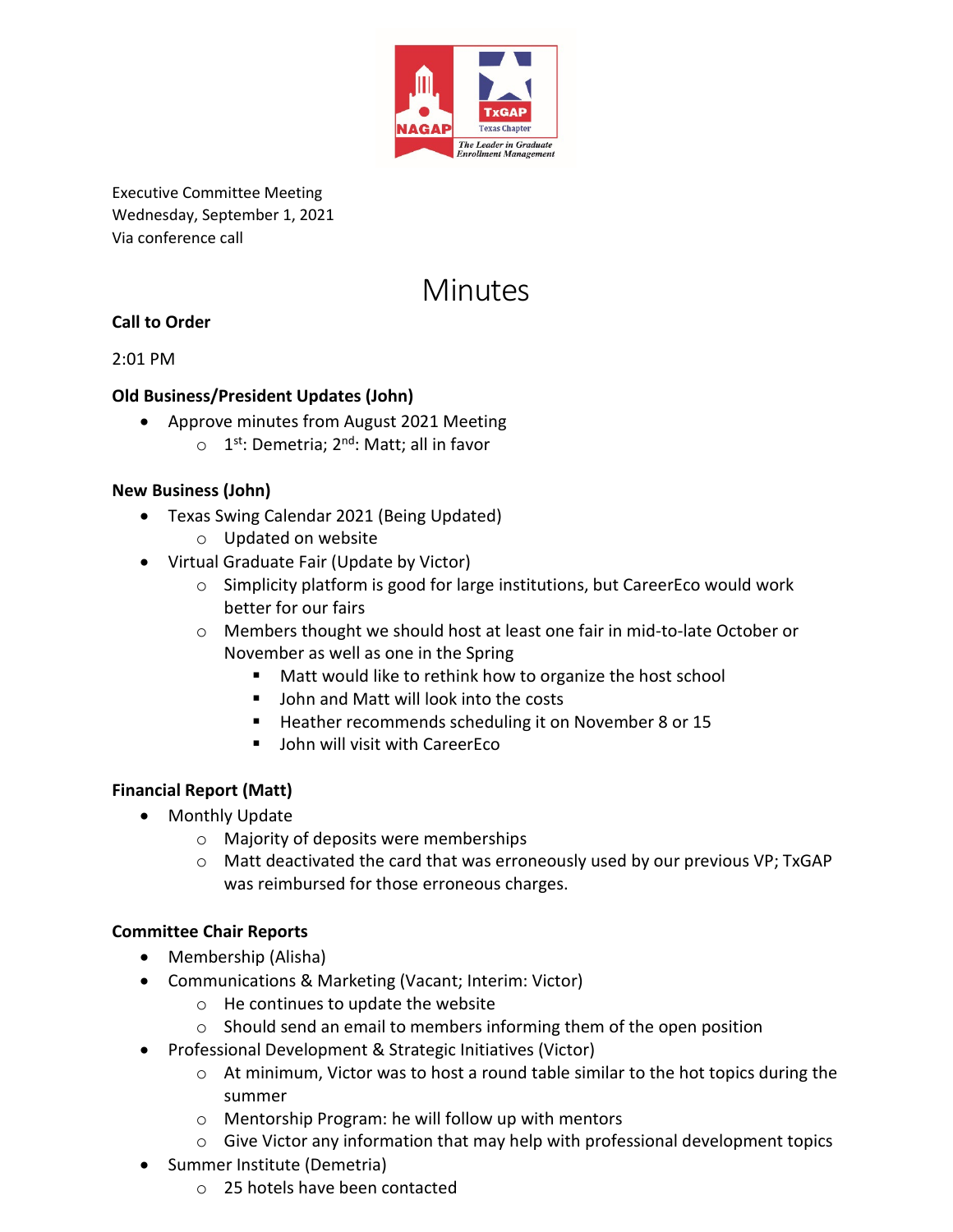- o The hotels highlighted in green are the most popular
- o Members decided to narrow the list down to Marriot Plaza and Estancia Del Norte in San Antonio.

#### **Discussion Items**

#### **Motion for Adjournment**

Meeting adjourned at 2:30 PM